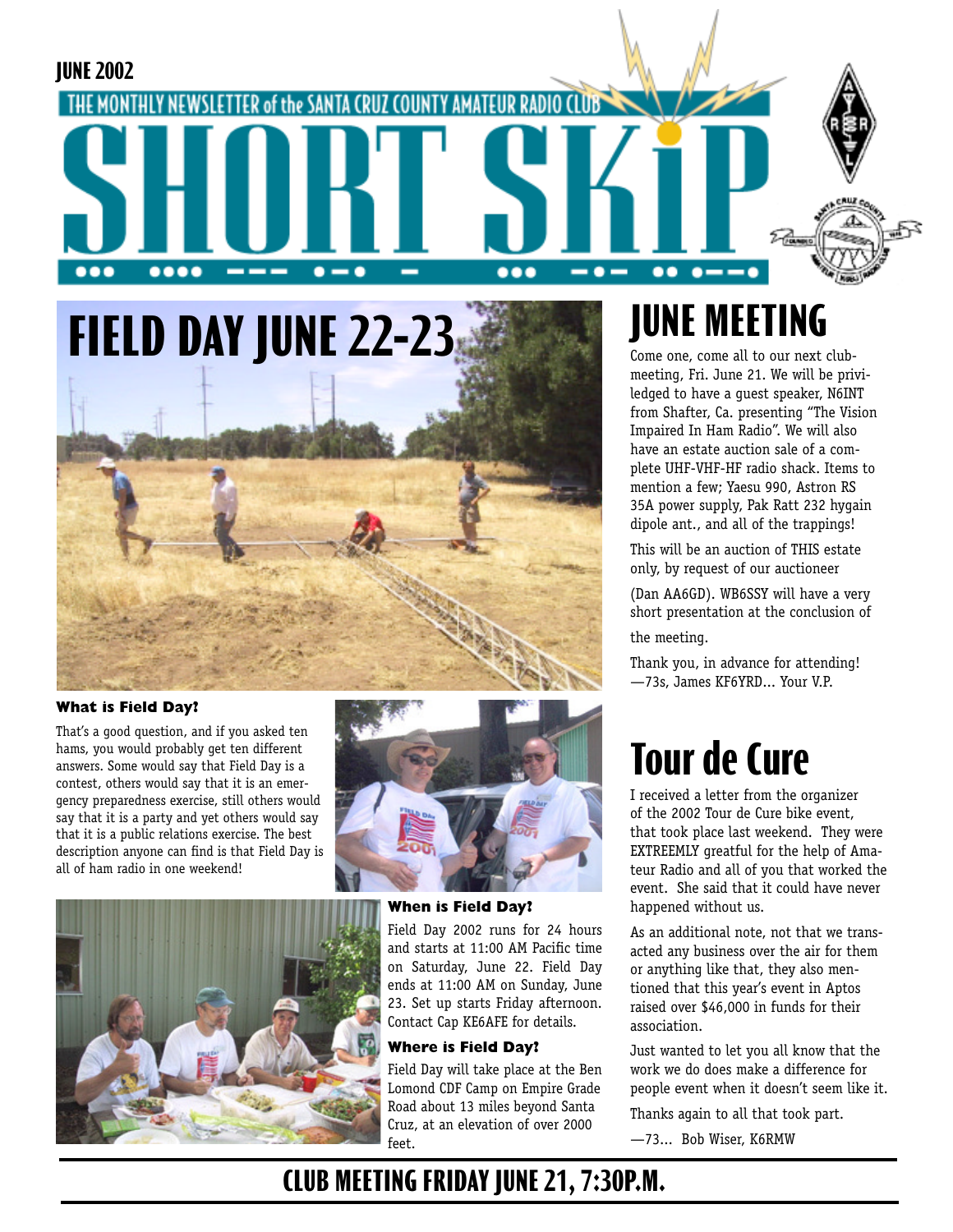#### **Member Profile AC6Z**

### **2 JUNE 2002**

## SHART S



Published 12 times per year. Free to members. **Santa Cruz County Amateur Radio Club, Inc.** Post Office Box 238 Santa Cruz, CA 95061-0238

Editor and Publisher Ron Baldwin, K6EXT (831) 419-1025 K6EXT@fireclay.com Columnist: Art Lee, WF6P Writer: Ron Skelton, W6WO Distribution: Elaine Pennell, KE6FRA



May is the month when the English are known to dance around decorated poles waving inflated pigs bladders or modern equivalents. Such was not the case in Soquel but recent patrons of the Surf City Coffee shop were amused at a variety of otherwise sober individuals dancing around waving little wire objects while apparently talking to themselves. These also seemed to be the bizarre movements of some primitive cult but were in fact members of fringe element of the SCCARC testing their antennas.

Our CAKE meeting was as much fun as usual and the regulars welcomed Peter AB6WM for his first visit. Bruce AC6DN described the acoustic improvements he was making to a hand held mic, Jeff KG6KCO showed his project which provides a regulated DC supply derived from an AC Wallwart. Myron described a high noise level he was getting when his modem starts up and he could use more advice on how to deal with it. The discussion on man-made noise prompted Pat AA6EG to mention that Richard Adler (K6RWA) is an expert on this topic and a great potential speaker at a forthcoming club meeting. The discussion



Howdy Howdy fellow amateur radio operators. It's time again for the biggest event in amateur radio, field day. It looks like it's going to be a great one this year as is the tradition of our radio club.<br>The field day committee nearly has all of the The field day committee nearly has all of the puzzle pieces put together to make a successful event. The field day food committee has asked me to announce to you to bring your favorite dish

to add. Don't worry about the meat and chicken that will Also Jim has on tap another great speaker for our monthly meeting at Dominican. I always look forward to the many surprises and eye

ball QSO's that happen at every meeting. I know the meeting is Friday night before field day but one can never have too much radio, right? Please make my day by coming up and giving me a few wise cracks!

— 73 --... ...-- KG6AXD

# **Member Profile AC6Z**



Almost any day at around 10:00 AM you will find a bunch of "good old boys" drinking coffee at the Palomar Café near the entrance to the yacht harbor. They are all connoisseurs of ladies volleyball but many like Royce Krilanovich AC6Z are also the founders or very early supporters of our club.

Royce was born and raised in Santa Cruz and brought up a large family here. He went to school in what now is the Chaminade restaurant. He obtained his early interest in radio at night school and during WWII became an army radio operator. This meant Morse Code of course and he tells of 400 hours of Morse training at Ft Benning GA.

During the period after hostilities Royce was stationed in Germany attending to a broadcast station of the Armed Forces Net-

on fixing the TX output for Jason's buoys turned into a long discourse on ocean monitoring and submarine warfare. Bruce made a point that to be legal one must have a license to hand when using HTs or being mobile. The question of the day was

work. He obtained a German ham license and for a while used one of those old faithfull BC610 transmitters. Royce recalls the many locations where our club met and tells the tale of maintaining night watch at the end of the Wharf during the cold war era.

Royce spent the years after the war primarily as a carpenter in the construction industry in Snata Cruz. He obtained his license here in 1957 and as president or secretary at various times Royce helped to build club membership and was a

strong supporter of Field day where he ran the 40 meter CW station. As a member of the fledgling repeater committee Royce helped design and build our present repeater building. I asked about his role as Trustee of K6BJ and he told me that it was to secure the call-sign of the late John Reinhart. John gave great talks at our club including the time when he was radio operator for Admiral Bird's journey to the North Pole. Thanks to Royce and others our repeater has become a memorial John, one of the pioneers at Eimac and strong supporter of our club.

Meeting Royce one can not be in any doubt that you talking to a cheerful spirit and a key player in the history of our club. Thanks Royce!

whether vertical antennas are noisier than horizontal antennas. The yes and no camps were about equal but in the end settled for a definite maybe. Eric WA6HHQ was in Dayton so we gave him a toast of absent friends.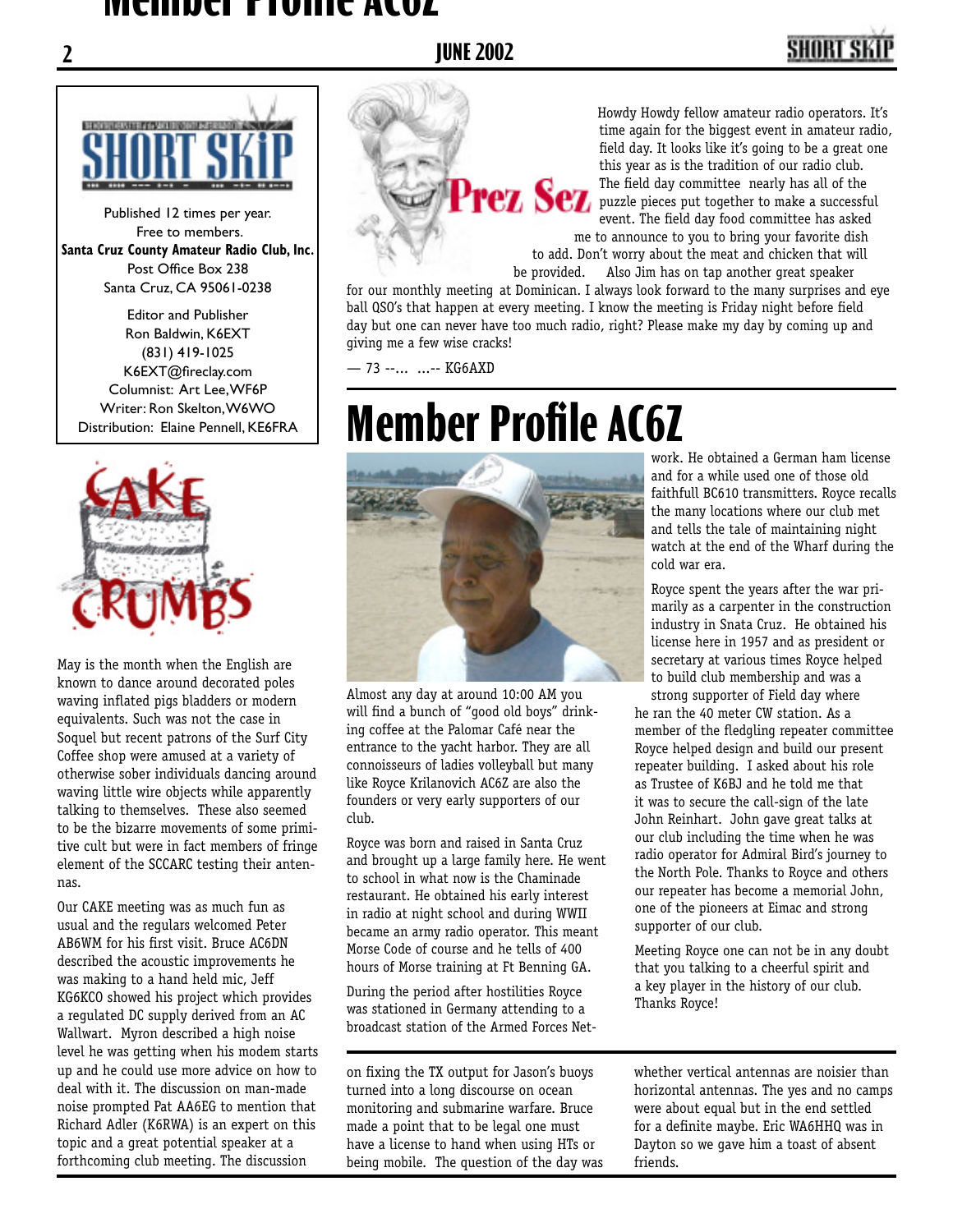## HORT SKI



Was working some CW the other nite with a VE7. We chatted along for about 45 minutes as he told me his wife, now a SK, was very good on her bug. She was a contester and helped him with his code learning. He said he missed hearing her code resounding throughout their ham shack (spare bedroom) during their many years of marriage. He did keep sending me "PLL" each time he turned it back to me. I couldn't figure it out. Anyone familiar with this term? I checked around but nobody seems to know.

I received an e-mail from an ham buddy asking about renewing his license. It had expired a few years ago when he tried to renew at the last minute of the two year grace period. He made it in under the wire but it was on the old 610 form. It was rejected. When he turned in the new form it was past the DLD. So, his license was dead and gone. He was pleasantly surprised to learn that only 5 wpm is required for the General and Extra Class license. He wants his old N6 call back, and that may be possible. I told him that if he held off a couple of more years, the code requirement might be dropped entirely and the use of cw relegated to "fun" on the ham bands only. We shall see.

Leon Fletcher, AA6ZG, has asked me to thank all of you several dozen SCCARC members who signed that "Get Well Soon" that was mailed to him. He says tkz for the "soon," but that ain't gonna happen. His operation (removal of a cancerous bleeding tumor from his colon) was in early April; now, about 2 months later, recovery continues, but VERY slowly, VERY painfully. The team of doctors working on him, and the literature---Fletch says---say recovery takes 4 to 6 months. He'd like to thank each of you personally, but he is "up" to getting online but briefly these days, mostly to handle emails and little else. And he still is asking for "No Visitors" and is in bed much of the time. He does get out some 4 or 5 times a week, but nearly all those excursions are to visit doctors or to take

#### **JUNE 2002 3**

# **CALIFORNIA MARITIME ACADEMY**

Hello Folks, Well... the California Maritime Academy training Ship, Golden Bear is already cruisin' the Pacific, (see: http://www.calpoly.edu/  $\sim$ cpatsea for a picture of the 500 ft ship.) headed to Hawaii, arriving June 18. As for the last 2 years, Ham radio is aboard, and playing an interesting role. This year Dr. Robert Van Spyk, (KF6ZYJ) the founder of the CSUMB At-Sea Program, and his son Bobby (KF6ZYN) will be aboard, and will be running the Ham station aboard, with the CMA callsign, WB6IWB.

The ship's itenerary can be found at:

http://www.csum.edu/vctsgb/itinerary

With ports of call in Honolulu, Suva, Brisbane,Auckland,Papeete,Los Angeles, and return to Vallejo, it will offer a great opportunity to showcase amateur radio, both as a voice based Morale, Welfare and Recreation medium, for the students and staff on board, and as a medium for radio science. On board, there is equipment for voice comms, on HF, and digital modes used in the past, include, PACTOR II. This year, we may add PSK 31, and other digital modes such as MFSK 16. We would like to do serious studies, comparing and contrasting the efficacy of various digital modes over long distances.

Because of very difficult logistics, and the hectic schedules of all parties involved, the ship, with an untested radio setup from last year, was unable to be boarded and inspected wrt its ham radio installation prior to it's first cruise departure, in April, so we face an interesting, but very useful and educational challenge. Is it possible

more medical tests. Again, from Fletch: thanks, greatly! (P.S. Leon is doing much better since I wrote this for Short Skip. Wayne Thalls, KB6KN, Leon and I had lunch together a couple of days ago and, while weak, he is regaining his strength.)

 Tech Tips: After two issues of tips on receivers, this tip is for club members actively involved in antennas. I will skip the common 40 meter dipole and go directly into something not found in earlier editions of the ARRL Antenna Compendium. If you are going to design an antenna for, say, interplanetary spacecraft, think about using solar sails as communications antennas as well as for propulsion. Right up front, as a substitute for chemical propulsion, 100-meter diameter solar sails could cut your payload weight to Mars to 48 kg. From 110 kg., and deliver a micro-spacecraft in as little as 725 days. If you want to experiment with a Fresnel lens antenna embedded on the

for knowledgeable hams shoreside to remotely assist and direct knowledgeable hams aboard ship in station setup and operations, and vice versa? We shall see... It is possible that a lot of hardware and software setup and debugging will need to be done between the two (or more) nodes, to get fully up and operational. We need to do similar things here shoreside, which may involve setting up Pactor II capable stations at N6IJ, and CSUMB. All are invited to participate in this project.

One of the first things that needs to be done, is for an Internet Guru to set up a Golden Bear Cruise mail group..like exists on Yahoo for Radiofest, or other special events. Can someone pick that one up?

Another thing has to be done, and that is to get a team together here in Monterey, to do setup work required at the CUSMB ham station, and at N6IJ. This can be done also at other Central California Sites that are interested. If you are active in PACTOR II, you can be especially valuable.

Let us know if you are interested. The ship will be cruising from June 20 Until August 19. So get your HF stations fired up for some fun.

Contact me if you want to become involved...

—Pat AA6EG

http://www.polkinghorn.org/n6ij

http://communities.msn.com/n6ij (click on pictures)

n6ij@hotmail.com

solar sail structure to replace your conventional parabolic communications antennas, it is worth a try. The lens should consist of rings of alternating reflecting and nonreflecting strips, illuminated from the foca l length of the antenna. As a starter, a dual feed can be used to accommodate an uplink at 7.2 GHz, and downlink at 8.4 GHz. For a 10 meter diameter antenna, I recommend 33 concentric rings with focal lengths of 8.2 meters for the uplink and 10 meters for the downlink. Different focal lengths can be experimented with, but further calculations would be necessary so break out your old K&E and go for it. Note that a welldefined and sizable beam formed in back of the antenna could communicate with your ground station no matter which way the sail is facing, assuming there is sufficient antenna gain. Remember, ham radio is only a hobby and experimentation part of the fun. Take care when soldering to avoid cold solder joints.